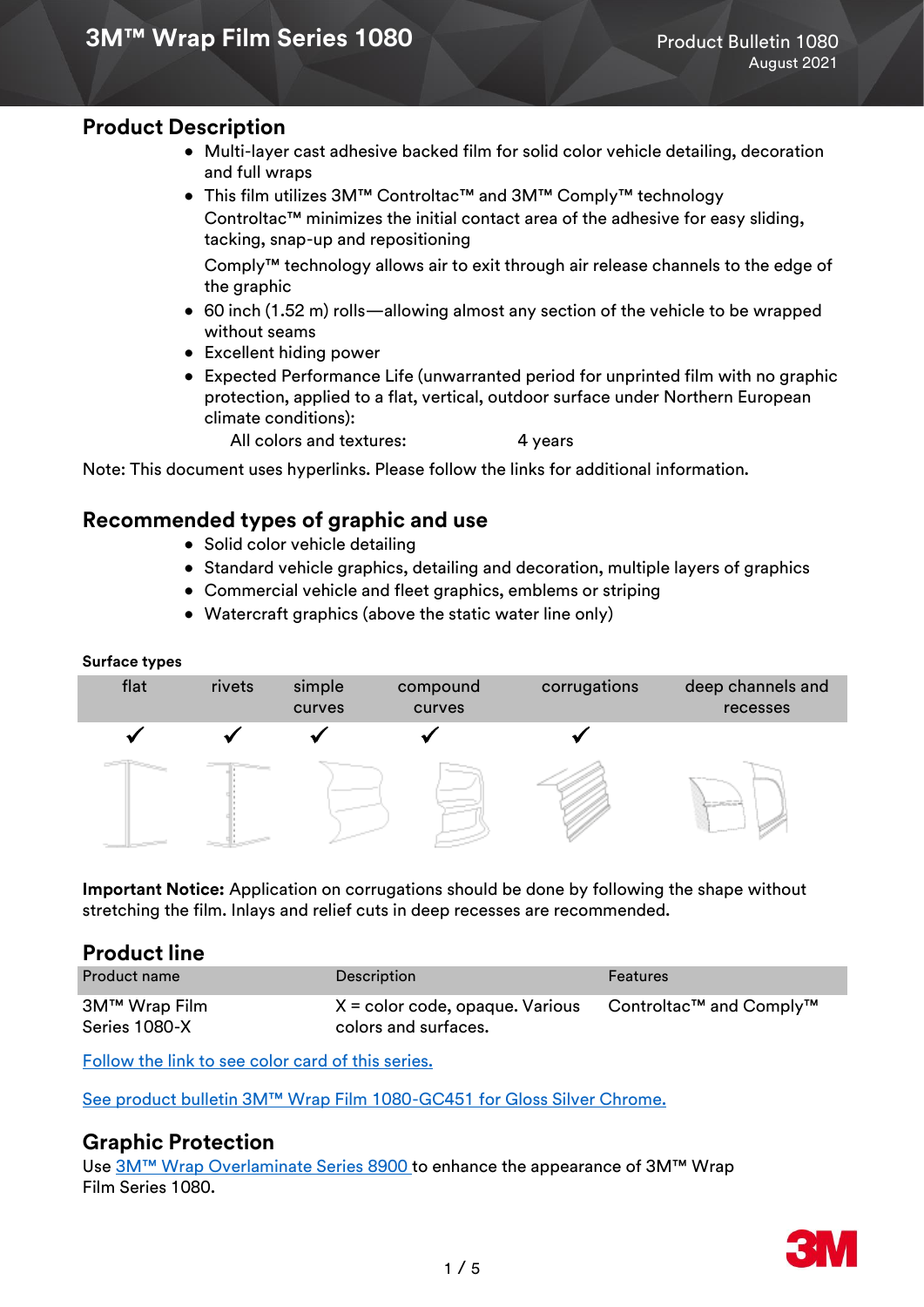# **Physical Properties**

The values displayed are the results of illustrative lab test measures made according to the indicated external norm and shall not be considered as a commitment from 3M.

| Characteristic                                                               | Value                                                                                                                                                           |                                                              |  |  |  |  |  |
|------------------------------------------------------------------------------|-----------------------------------------------------------------------------------------------------------------------------------------------------------------|--------------------------------------------------------------|--|--|--|--|--|
| Material                                                                     | Cast vinyl                                                                                                                                                      |                                                              |  |  |  |  |  |
| <b>Thickness</b>                                                             | Film without<br>adhesive:                                                                                                                                       | $0.09 \pm 0.01$ mm                                           |  |  |  |  |  |
| <b>ISO 534</b>                                                               | Film with<br>adhesive:                                                                                                                                          | $0.11 \pm 0.015$ mm                                          |  |  |  |  |  |
| Adhesive                                                                     | Acrylic pressure-sensitive, repositionable                                                                                                                      |                                                              |  |  |  |  |  |
| Adhesive appearance                                                          | Grey or clear, dependent on film color                                                                                                                          |                                                              |  |  |  |  |  |
| Adhesion                                                                     |                                                                                                                                                                 |                                                              |  |  |  |  |  |
| Indicative values                                                            | Aluminum                                                                                                                                                        | 11 N/25 mm                                                   |  |  |  |  |  |
| FTM 1, 24 h 23°C/50%RH                                                       |                                                                                                                                                                 |                                                              |  |  |  |  |  |
| Applied shrinkage<br><b>FTM 14</b>                                           |                                                                                                                                                                 | $< 0.4$ mm                                                   |  |  |  |  |  |
| Liner                                                                        | Polyethylene-coated paper                                                                                                                                       |                                                              |  |  |  |  |  |
| Application method                                                           | Dry only                                                                                                                                                        |                                                              |  |  |  |  |  |
| Substrate types                                                              |                                                                                                                                                                 | Aluminum, chrome, glass, ABS, paint**, gel-coated fiberglass |  |  |  |  |  |
|                                                                              | The application of film onto glass can cause glass break by uneven heat<br>absorption through sun exposure. 3M does not accept liability for glass<br>breakage. |                                                              |  |  |  |  |  |
|                                                                              | ** Check adhesion to powder-coated or water-based paints                                                                                                        |                                                              |  |  |  |  |  |
| <b>Application temperature</b>                                               | 16 – 32°C                                                                                                                                                       | All surface shapes                                           |  |  |  |  |  |
| 3M recommends application at +18°C to +22°C for optimum ease of application. |                                                                                                                                                                 |                                                              |  |  |  |  |  |
| Temperature range after application                                          | -53 to +107°C                                                                                                                                                   |                                                              |  |  |  |  |  |
|                                                                              | (not for extended periods of time at the extremes)                                                                                                              |                                                              |  |  |  |  |  |
| <b>Chemical Resistance</b>                                                   | . Resists mild alkalis, mild acids, and salt                                                                                                                    |                                                              |  |  |  |  |  |
|                                                                              | • Excellent resistance to water (does not include immersion)                                                                                                    |                                                              |  |  |  |  |  |
|                                                                              | • Resists occasional fuel spills                                                                                                                                |                                                              |  |  |  |  |  |
| Flammability                                                                 | Flammability standards are different from country to country.<br>Ask your local 3M contact for details, please.                                                 |                                                              |  |  |  |  |  |
|                                                                              | Follow the link to check for available fire certificates.                                                                                                       |                                                              |  |  |  |  |  |

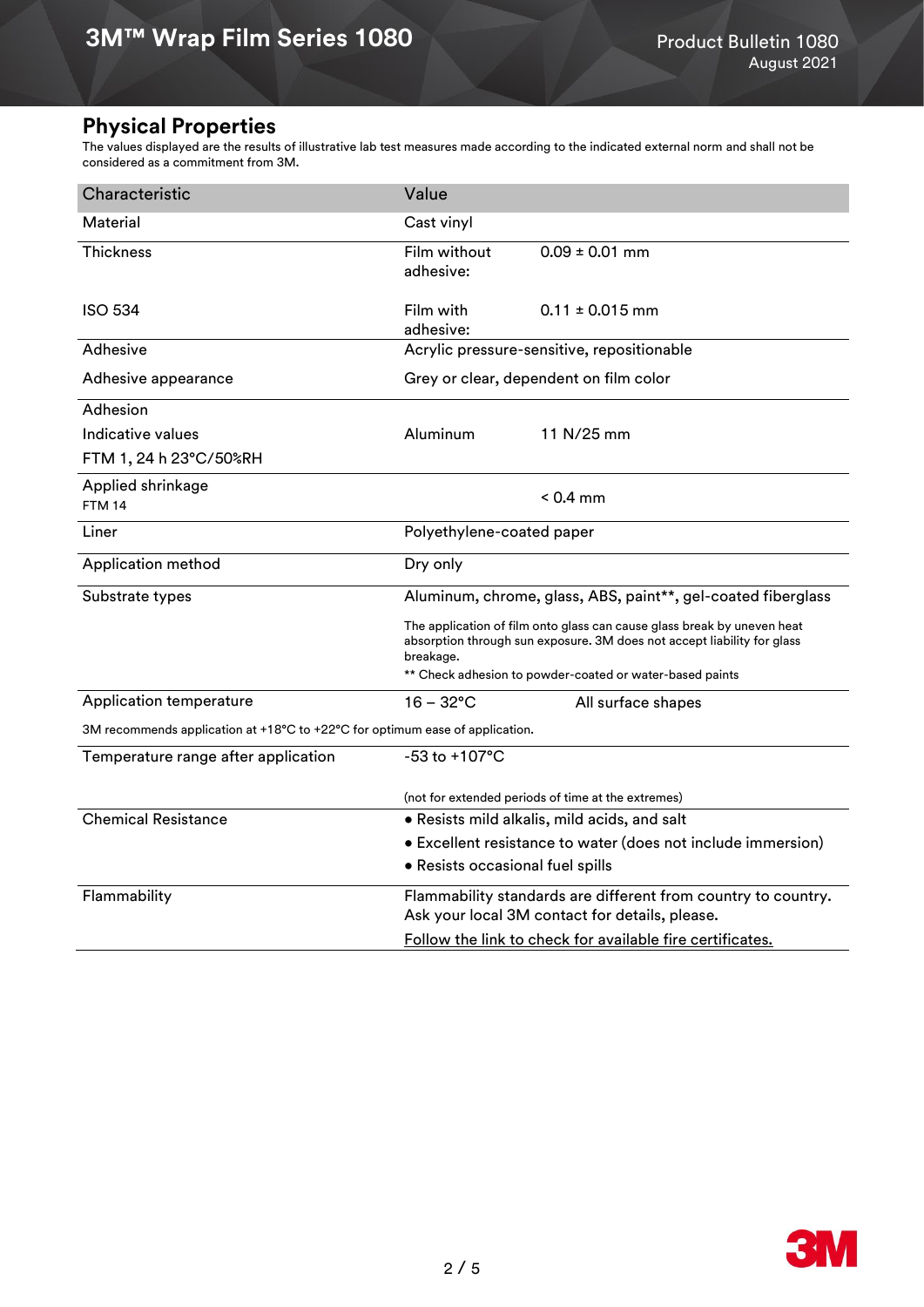# **Adhesive Characteristics**

| 3M™ Wrap Film Series 1080-X  |                                  | $\overline{2}$ | 3 | 4 | 5 |                              |
|------------------------------|----------------------------------|----------------|---|---|---|------------------------------|
| Installation Characteristics | Challenging/High Skill           |                |   |   |   | Easy/Low Skill               |
| 24-hour adhesion             | Low                              |                |   |   |   | High                         |
| Long term adhesion           | Low                              |                |   |   |   | High                         |
| Removability                 | Not Designed for Easy<br>Removal |                |   |   |   | Designed for Easy<br>Removal |

# **Warranty Information**

#### **3M Basic Product Warranty**

3M Graphics Products are warranted to be free of defects in materials and manufacture at the time of shipment and to meet the specifications stated in its applicable 3M Graphics Product Bulletin and as further set forth in the 3M Graphics Warranties Bulletin.

#### **3M™ MCS™ Warranty**

3M provides a warranty on a finished applied graphic within the framework of 3M™ MCS™ warranty programs.

[Follow the link for a complete list of compatible products that are approved by 3M for use with the](https://www.3m.co.uk/3M/en_GB/graphics-and-signage-uk/resources/warranties/?3M-WSL=2)  [base film covered in this Bulletin and used for the creation of a graphic that may be eligible for the](https://www.3m.co.uk/3M/en_GB/graphics-and-signage-uk/resources/warranties/?3M-WSL=2)  [3M™ MCS™ Warranty](https://www.3m.co.uk/3M/en_GB/graphics-and-signage-uk/resources/warranties/?3M-WSL=2).

# **Limited Remedy**

### **Unsuitable End Uses**

3M recommended product end uses are listed in each 3M graphics product bulletin. End uses not listed in the applicable 3M Graphics Product Bulletins are typically not eligible for 3M Graphics Warranties. For non-recommended and/or non-warranted end uses or applications, users must test and approve the end uses or applications, assume any associated risks, and acknowledge that 3M has no liability for such end uses or applications. Please contact your 3M representative with any questions about graphic applications, end uses, and warranties.

#### **Limitations of liability**

All questions of warranty and liability relating to this product are governed by the terms and conditions of the sale, subject, where applicable, to the prevailing law.

3M Commercial Solutions products are not tested against automotive manufacturer specifications!

# **Graphic Manufacturing**

### **Vehicle wrapping**

Textured, metallic, pearl, and color flip films may have a directional characteristic in their appearance. For the best overall appearance, do not alternate between lengthwise and widthwise graphic panels.

Film colors can vary from lot-to-lot. For consistent looking color, use the same lot number of film for an entire vehicle.

To maximize a graphic's bond to the substrate 3M recommends to use 3M™ Tape Primer 94 in areas that will be partly stretched, particularly on the edges of the film.

Films require high squeegee pressure to avoid air entrapment between film and substrate. Therefore the use of 3M™ PA-1 Gold Squeegee with thin and soft sleeve (e.g. microfibre) is recommended.

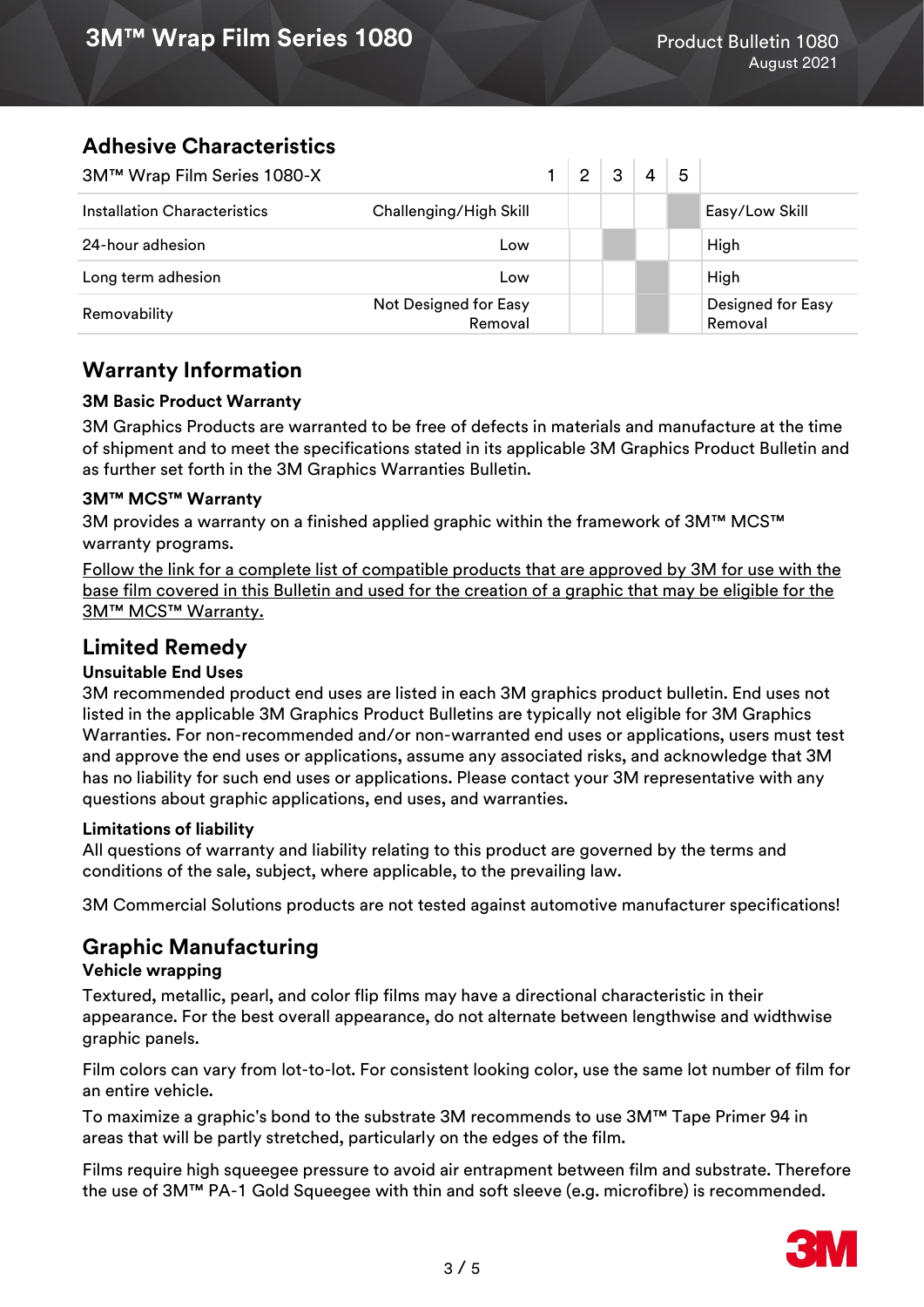Wetting of sleeves helps to avoid scratches on film surface during application. Please refer to 3M [Instruction Bulletin 1080](https://multimedia.3m.com/mws/media/1094058O/instruction-bulletin-1080.pdf) for detailed information.

Post-heating of edges is required at temperatures of at least +85°C.

1080 Carbon Fiber and Brushed may tear at higher temperatures if being slightly stretched. Therefore, heating temperatures for these films should not be higher than +40°C to +50°C.

Stretching of film at the edges should be avoided in order to avoid shrinkage and color fading.

Excessive heat and stretch of light colors might result in change of gloss and colors. Stretching of textured films (e.g. 1080-MX Matrix Black) may lead to distortion of the pattern.

Application on corrugations should be done by following the shape without stretching the film. Inlays and relief cuts in deep recesses are recommended.

Surfaces with high surface tension as e.g. car glass should be covered by masking or application tape in order to prevent adhesive residuals when removing the film from the substrate. Removal with slow speed and peel angle < 90° is preferred.

Color appearance of 1080 metallic films applied on the car might slightly change when applied on differently colored car paints.

To avoid color variations all pieces of applied film of one colored area should be processed out of the same roll of material. If more than one roll is needed for the application, material should be taken from the same lot.

Check material on color consistency before application. Color deviations of different lots or from different manufacturing sites cannot be excluded.

It is recommended to apply 1080 metallic films and 1080 satin pearl films in same direction on visually adjacent car parts as e.g. doors and fenders of car body sides.

#### **Sheeting, Scoring and Film Cutting**

[See 3M Instruction Bulletin 4.1 for Sheeting, Scoring and Film Cutting details.](https://multimedia.3m.com/mws/media/986575O/instruction-bulletin-4-1.pdf)

#### **Application Tape**

See instruction bulletin 'AT-[1' for information about selection and use of suitable application tapes](http://multimedia.3m.com/mws/mediawebserver?mwsId=kkkkkmN6cwZLdp4MGQ4wdQzYYON3YwN69OlkYOlkYkkkkkk--)  [for this product, please.](http://multimedia.3m.com/mws/mediawebserver?mwsId=kkkkkmN6cwZLdp4MGQ4wdQzYYON3YwN69OlkYOlkYkkkkkk--)

### **Application and Installation**

In addition to other 3M Bulletins specified in this document, the following Bulletins provide details that you may need to successfully apply a graphic.

#### [See 3M Instruction Bulletin 1080](https://multimedia.3m.com/mws/media/1094058O/instruction-bulletin-1080.pdf)

[See 3M Instruction Bulletin 5.42 for application and special considerations for watercrafts.](https://multimedia.3m.com/mws/media/1034051O/instruction-bulletin-5-42.pdf) [See 3M Instruction Bulletin 5.5 for general procedures for interior and exterior dry application.](https://multimedia.3m.com/mws/media/1002230O/instruction-bulletin-5-5.pdf) [See 3M Instruction Bulletin Cleaner for Matte Wrap Films](https://multimedia.3m.com/mws/media/1178481O/product-bulletin-cleaner-for-matte-wrap-films.pdf) [See 3M videos](https://www.3m.com/3M/en_US/graphics-signage-us/resources/)

### **Maintenance, Cleaning and Removal**

Use a cleaner designed for high-quality painted surfaces. The cleaner must be wet, non-abrasive, without solvents, and have a pH value between 3 and 11 (neither strongly acidic nor strongly alkaline).

These films can be removed with the aid of heat and/or chemicals.

[See 3M Instruction Bulletin 6.5 for information about storage, handling, maintenance and removal of](http://multimedia.3m.com/mws/mediawebserver?mwsId=66666UgxGCuNyXTt58TaNxMyEVtQEcuZgVs6EVs6E666666--)  [films and sheetings.](http://multimedia.3m.com/mws/mediawebserver?mwsId=66666UgxGCuNyXTt58TaNxMyEVtQEcuZgVs6EVs6E666666--)